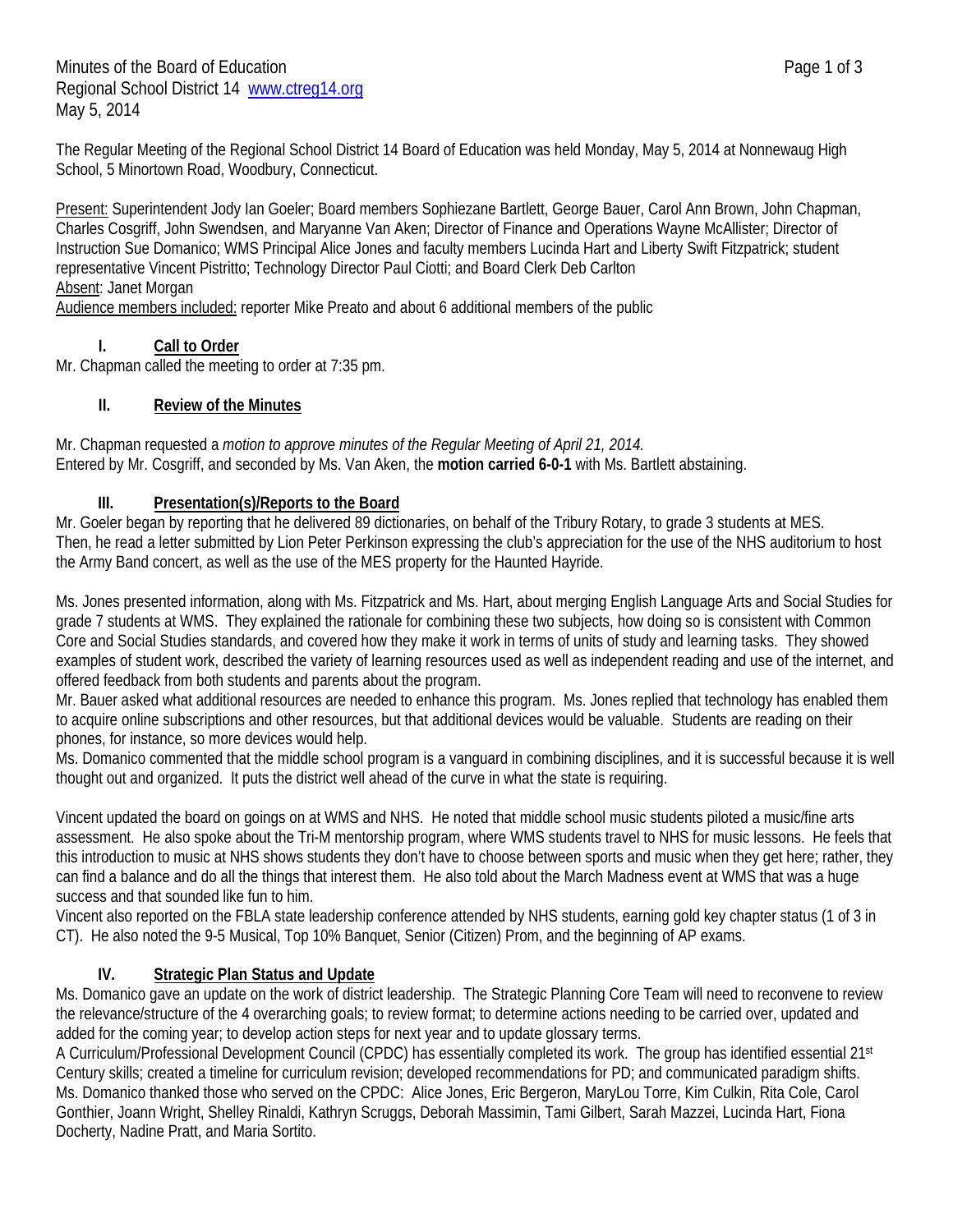# Minutes of the Board of Education **Page 2 of 3** Regional School District 14 www.ctreg14.org

May 5, 2014

Lastly, the CSDE requires districts to create Professional Development and Evaluation Committees (PDEC), so Region 14 will merge the existing CPDC group and the teacher evaluation committee into a PDEC to carry forward the work of advising the district on PD, especially related to the Educator Evaluation and Growth process.

# **V. Privilege of the Floor**

Tom Arras, Woodbury, thanked the board for how the budget was put together this year. He found it much easier to decipher. He cited statute requiring the board to present estimated receipts and expenditures for 2013-14 and 2014-15, estimated surplus/deficit, bonded debt, and estimated per pupil expenditure during the budget meeting that preceded the board meeting. The board did not present those figures, though he could find all but the surplus/deficit in the budget document.

Mr. Chapman explained that the board is required to *have* a statement of those figures, which it does. Mr. Arras believed the figures are to be presented. Mr. Chapman interpreted the chairman's statement as saying the statement of figures needs to exist, and it does. Mr. Arras asked if the information is available to the public and was told it is. He was given a copy at the end of the meeting.

## **VI. Facilities, Finance and Operations Update**

Mr. Bauer had no finance report, but urged everyone to get out and vote tomorrow.

Ms. Van Aken was unavailable for the last safety meeting, but Mr. Bauer reported that work is progressing on the safety plan for the state, and user name/password are all that is needed for background checks to begin.

There have been no building committee meetings.

Mr. Chapman received an update on a partial ruling in the Waterbury case and will look to gain a better understanding of next steps. Ms. Brown noted upcoming flower sales, a wonder Senior (Citizen) Fling hosted by John Dominello's students, and a recently filmed roundtable discussion between Mr. Goeler and Ms. Domanico. Her Public Relations committee will next meet on 5/20.

## **VII. Safety Update**

No further report.

## **VIII. Other Business**

Mr. Bauer entered a *motion to approve the Out-of-State/Overnight Field Trip for Team Beta to Battlecry@WPI Robotics Competition, Worcester Polytechnic Institute, Worcester, MA, May 24-25, 2014, for approximately 20 students and 5 faculty/parent chaperones, via parent vehicles, and funded through the team's Student Activity Account and student payments.* Mr. Cosgriff seconded the motion. Discussion centered around the use of parent vehicles for transportation, and whether those parents had been or could be background checked. It was noted that the group has traveled this way in the past and parents sign off that they understand fellow parents will be providing transportation. It was presumed that an umbrella policy would cover the district for this. *The motion was modified to include the contingencies that liability would be investigated and background checks, if possible by that date, would be done.* **The motion carried 7-0.** 

Mr. Chapman explained that the board would consider a parent challenge to an athletic eligibility issue at NHS. The Board would act under policy 1312 covering public complaints. He supplied the board with copies of correspondence, timelines, handbook explanations of requirements, and other documents pertinent to the case. He saw 2 issues: weighting of grades and how that affects participation, and communication of those requirements. He noted the student handbook doesn't address weighting grades as pertains to athletics and acknowledged communication weaknesses there. The athletic handbook more clearly explains that unweighted grades are used. He asked board members for input.

Ms. Van Aken favored the board taking no action, and upholding the administration's decision in this matter. The rules are clear, she said, and the board should not overrule a decision already made.

Ms. Brown has seen a similar situation in the past and said it's heartbreaking, in a senior year, to be ineligible, but felt we have to stand firm on the rules. It's a tough lesson, a difficult situation, but it is also clear what the rules are and there isn't much the BoE can do. We need to follow CIAC rules.

Mr. Chapman reiterated that one thing that can be done is to recommend additions to the handbook(s) to make the rules abundantly clear for the future and that it is the unweighted average that will be used.

Ms. Brown urged contact between coaches and students to monitor eligibility, but the CIAC is firm – if coaches let ineligible athletes play, they lose the season.

Mr. Bauer was interested to know, per Bill Nemec, whether other schools use unweighted averages. It was noted that, even if they don't, we do.